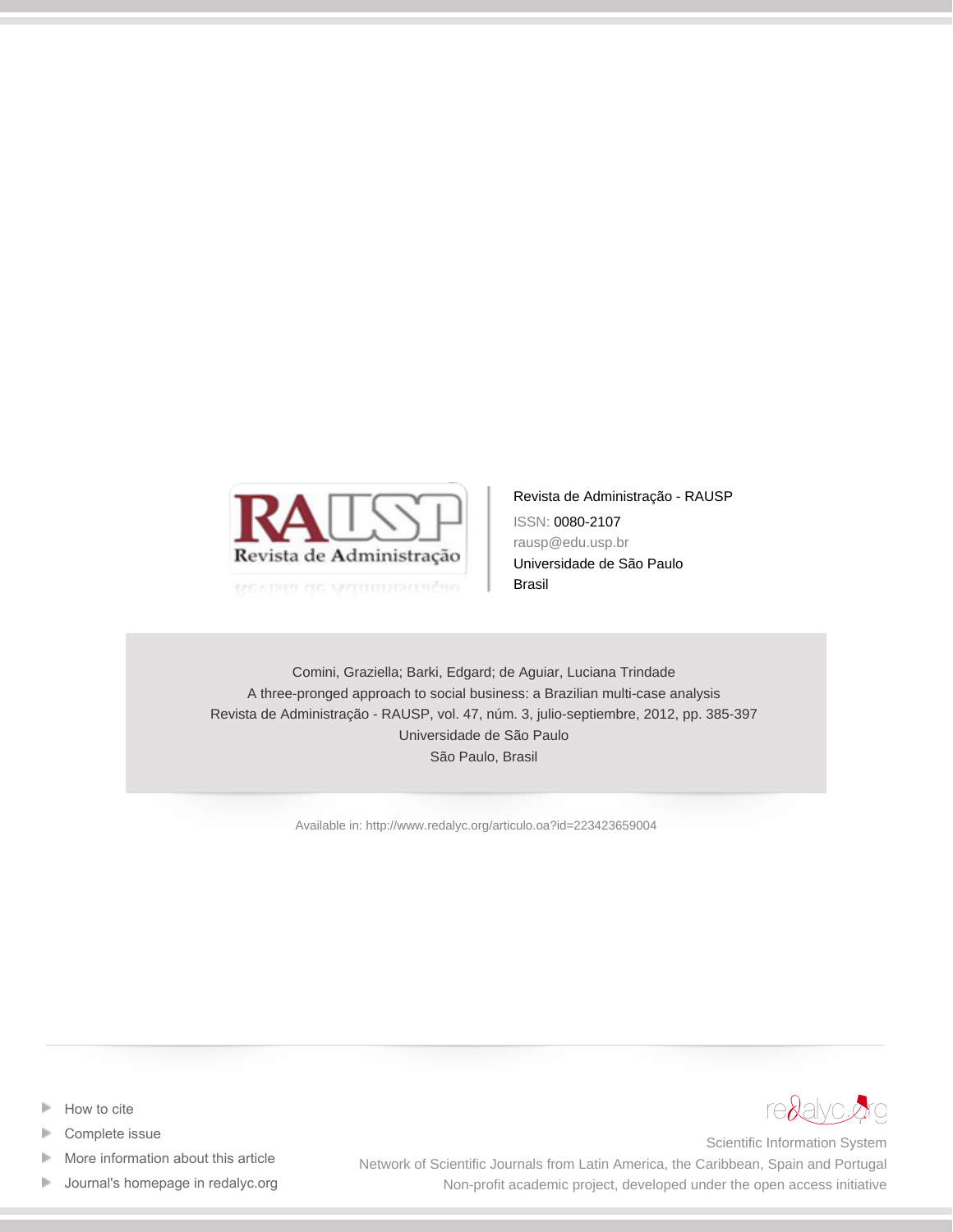# *A three-pronged approach to social business: a Brazilian multi-case analysis*

*Graziella Comini Edgard Barki Luciana Trindade de Aguiar* Recebido em 26/março/2012 Aprovado em 23/julho/2012

Sistema de Avaliação: *Double Blind Review* Editor Científico: Nicolau Reinhard

DOI: 10.5700/rausp1045

## **Três perspectivas para negócios sociais: uma análise multicasos brasileiros**

Empresas sociais apresentam um novo paradigma para o capitalismo, em que as empresas privadas, organizações sem fins lucrativos e da sociedade civil criam um novo tipo de negócio com o objetivo principal de resolver problemas sociais com sustentabilidade financeira e eficiência por meio de mecanismos de mercado. Como todos os fenômenos novos, diferentes autores conceituam negócios sociais com visões distintas. Neste artigo, visa-se apresentar e caracterizar três perspectivas diferentes de definições de negócios sociais: o europeu, o norte-americano e as perspectivas de países emergentes. Cada um desses pontos de vista foi ilustrado por um caso diferente do Brasil. Conclui-se com a ideia de que todos os casos têm características semelhantes, mas também algumas diferenças relevantes que são mais do que apenas geográficas. As perspectivas analisadas neste trabalho fornecem um quadro analítico para compreender o campo dos negócios sociais. Além disso, os casos demonstram que, no contexto brasileiro, o campo dos negócios sociais está em construção e, como tal, recorre a diferentes influências conceituais para lidar com uma realidade complexa e desafiadora.

*Palavras-chave***:** negócios sociais, base da pirâmide, inclusão social.

## **1. INTRODUCTION**

Since the seminal article by Prahalad and Hart (2002) on the relevance of the Base of the Pyramid (BoP), much has been written on the topic. The discussion, which began over the potential of this market (PRAHALAD and HART, 2002; PRAHALAD, 2005) has evolved to incorporate ways of developing business models that can offer access to products and services for the BoP, while also helping to diminish the high social deficit of the world.

*Graziella Comini*, Economista, Mestre e Doutora em Administração pela Faculdade de Economia, Administração e Contabilidade da Universidade de São Paulo, é Professora do Departamento de Administração da Faculdade de Economia, Administração e Contabilidade da Universidade de São Paulo (CEP 05508-010 – São Paulo/SP, Brasil), Coordenadora do Centro de Empreendedorismo Social e Administração em Terceiro Setor (CEATS), Representante do Brasil no SEKN – *Social Enterprise Knowledge Network*, Conselheira de empreendimentos socioambientais e negócios sociais no Brasil. E-mail: gcomini@usp.br Endereço: Universidade de São Paulo FEA – Departamento de Administração Avenida Professor Luciano Gualberto, 908 – FEA1 Cidade Universitária – Butantã 05508-010 – São Paulo – SP

*Edgard Barki*, Mestre e Doutor em Administração de Empresas com ênfase em *Marketing* pela Escola de Administração de Empresas de São Paulo da Fundação Getulio Vargas, é Professor de *Marketing* da Escola de Administração de Empresas de São Paulo da Fundação Getulio Vargas (CEP 01332-000 – São Paulo/SP, Brasil). E-mail: edgard.barki@fgv.br

*Luciana Trindade de Aguiar*, Antropóloga, Mestre e Doutora em Antropologia Visual pela *Cornell University*, é *Senior Partner* e Diretora Executiva da empresa do PlanoCDE (CEP 05445-010 – São Paulo/SP, Brasil). E-mail: lut.aguiar@gmail.com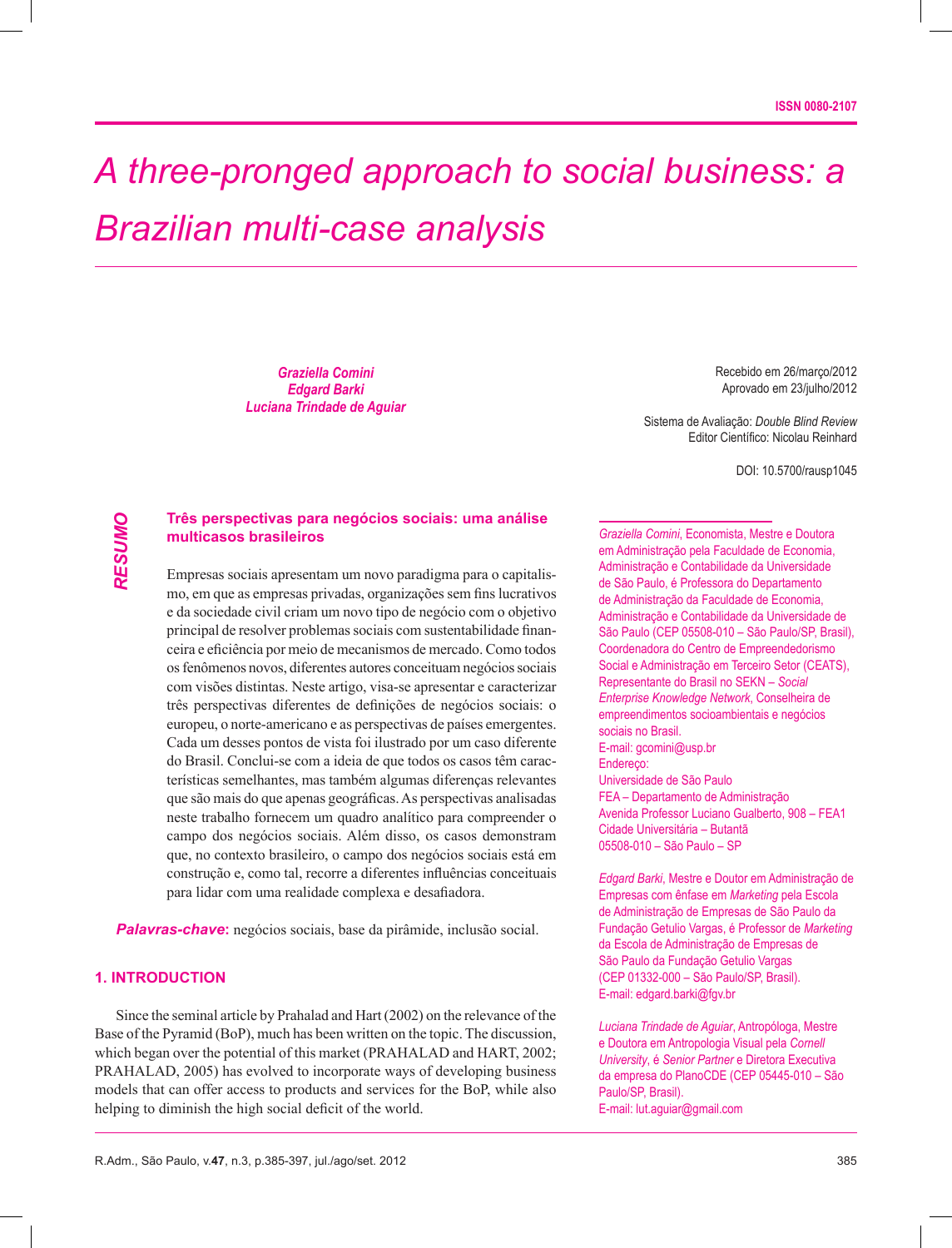In this context, it is pivotal to understand the role of Multinationals (MNCs), local companies, Non-Governmental Organizations (NGOs), and the public sector. Since the 1970s, the two co-existing worlds of business and civil society have been observed to be very distant and highly resistant to collaborative work (BRUGMANN and PRAHALAD, 2007). In recent years, however, this reality has started to change. Private companies and nonprofit organizations work together in order to achieve win-win relationships, in which both sides learn from each other (BRUGMANN and PRAHALAD, 2007).

Furthermore, the BoP has been a fertile field for the emergence of a new type of organization that brings together two goals previously seen as incompatible: financial sustainability and generation of social value (PORTER and KRAMER, 2011). **Social enterprises**, **inclusive businesses** and **social businesses** are some of the terms currently used to explain organizations that aim to solve social problems with financial sustainability and efficiency through market mechanisms.

During the course of our research, we identified three main approaches to defining social businesses. The European perspective, born from the tradition of social economy (associations and cooperatives), emphasizes the role of civil society organizations with public functions. The American perspective understands social businesses primarily as private organizations applying market logic to the resolution of social problems. A third approach, predominant in developing countries, emphasizes market initiatives aimed at poverty reduction and the transformation of social conditions for marginalized or excluded individuals.

As in any new field of knowledge, there has been an inspiring debate among academics and practitioners over the definition, characteristics, and success factors of social businesses. In the late twentieth century, Dees (1998) warned in one of the field's pioneering texts that the language of social entrepreneurship might be new, but the phenomenon was old. Establishing a common nomenclature would be critical to overcoming and eventually dissolving the boundaries between sectors and actors. The case of social businesses is no different: it opens the possibility of incorporating civil society organizations, cooperatives, small, medium or large companies, financiers, and government into the debate about their contributions to the alleviation of poverty, inequality, and social exclusion.

By analyzing the different definitions of social businesses in the international literature, one identifies views that are closer to the logic of the market and others in which there is a predominance of social logic. To understand the differences among the three perspectives better, we analyzed three completely different social businesses in Brazil. The criteria used to select the cases were based on their distinct nature and proposition. Even though the organizations were not created based on the conceptual perspectives, they stand for those views. Each one of them addresses different structural problems and helps to demonstrate the differences and similarities among the concepts and definitions of social businesses.

The main objective of this article is to shed new light on this discussion by describing different definitions of social businesses, understanding their characteristics and success factors through a multi-case analysis of Brazilian organizations that fit the different perspectives and approaches.

This article has been divided into three parts. In the first, we present the different approaches found in the literature about social businesses, presenting also some Brazilian examples that fit each perspective. In the second, we highlight the criteria used to characterize social business initiatives, using again the cases to clarify the main issues. In the third, we state our final remarks on the main similarities and differences perceived both in academic literature and in the exemplified cases.

# **2. DIFFERENT PERSPECTIVES OF SOCIAL BUSINESSES**

In the literature, there are at least three different views about social businesses, which are explained in details below. To illustrate each perspective we have chosen three cases that show how a social business can be structured using distinct strategic and operational models that reflect different beliefs about how best to achieve social impact. The first case is a small microcredit bank that offers credit for small entrepreneurs; the second is an MNC that works with BoP education to create a win-win situation; and the third is a for-profit company that arose as a spin-off of an NGO that uses technology as its platform to create a network of small entrepreneurs.

#### **2.1. The European perspective**

In Europe, the term social enterprise is widespread, being recognized as a legal form of organization in most countries. The initial motivation for the creation of social enterprises in Europe was to offer services that belonged to the sphere of the public sector, but at lower costs, as well as to generate employment opportunities for unemployed or marginalized populations (BORZAGA and DEFOURNY, 2001, cited in YOUNG, 2009, p.33).

According to the definition of the Emergence of Social Enterprise in Europe (EMES) research network, social enterprises are

> "essentially organizations that are businesses governed by social objectives [...] these objectives are based on common and shared values."<sup>(1)</sup>

The academic approach prevalent in Europe highlights the importance of beneficiary participation in decision making as well as the reinvestment of profits within the organization to enhance growth and social impact. This view is based on the premise that there is tension between achieving financial and social results. Thus, the distribution of profits has the objective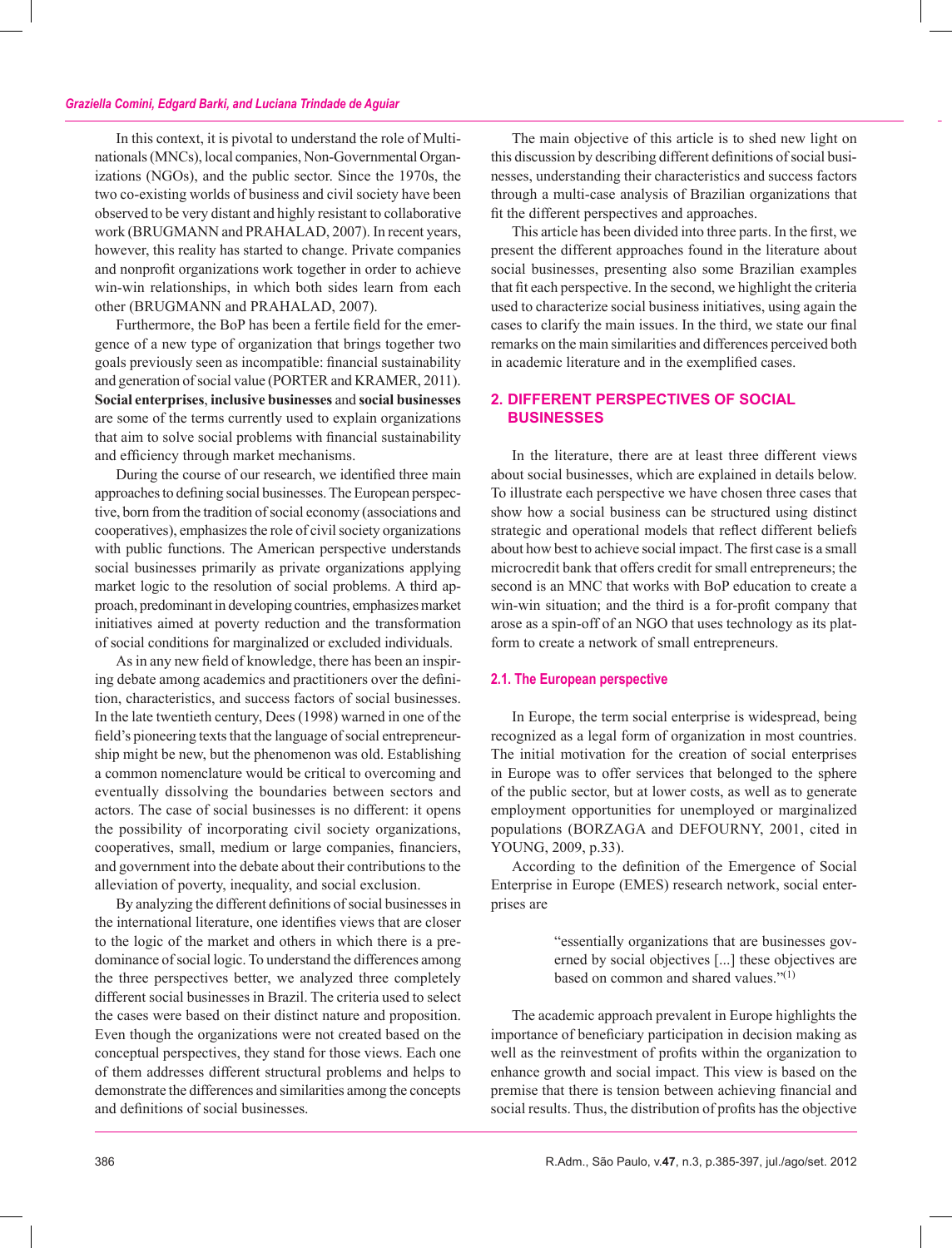of maximizing financial returns for shareholders and investors, which clashes with the pursuit of social impact maximization.

According to Travaglini, Bandini, and Mancinone (2009), in Europe one can group social enterprises in three categories: companies promoting social inclusion and employment, the WISE (work integration social enterprise); companies whose primary aim is to produce goods and services with social utility or driven by a collective interest; companies that promote local economic and social development by encouraging the participation of citizens and local government in the management of their activities. There is no single legal model used to regulate social enterprise in Europe.

Corroborating this view, the Organisation for Economics Cooperation and Development (OECD, 2006) defines social enterprises as organizations seeking social and economic goals with an entrepreneurial spirit and that have a primary purpose other than profit maximization. They must achieve economic and social goals, an area in which they are expected to have the ability to bring innovative solutions to problems of social exclusion and unemployment.

For the Social Enterprise Coalition<sup>(2)</sup>,

"social enterprises are businesses trading for social and environmental purposes. Many commercial businesses consider themselves to have social objectives, but social enterprises are distinctive because their social and/or environmental purpose is absolutely central to what they do – their profits are reinvested to sustain and further their mission for positive change".

In this sense, one can say that intentionality makes all the difference. One definition widely used by organizations in Europe and created by the Department of Trade and Industry of the United Kingdom Government<sup> $(3)$ </sup> states that

> "Social Enterprises are businesses with primarily social objectives whose surpluses are principally reinvested for that purpose in the business or in the community, rather than being driven by the need to maximize profit for shareholders and owners".

According to Travaglini, Bandini, and Mancinone (2009, p.7), social enterprises have the following characteristics:

- "(i) Enterprise Orientation They are directly involved in producing goods or providing services for a market.
- (ii) Social Aims They have explicit social and/or environmental aims such as job creation, training, or the provision of local services. Their ethical values may include a commitment to building skills in local communities. Their profits are principally reinvested to achieve their social objectives.

(iii) Many social enterprises are also characterized by their social ownership. They are autonomous organizations whose governance and ownership structures are normally based on the participation of stakeholder groups (e.g. employees, users, clients, local community groups and social investors) or of trustees or directors who control the enterprise on behalf of a wider group of stakeholders. They are accountable to their stakehold ers and the wider community for their social, environmental, and economic impact. Profits can be distributed as profit sharing to stakeholders or used for the benefit of the community (SO-CIAL ENTERPRISE COALITION, 2003)".

The governance model is also one of the most relevant factors in the definition of social enterprises in Europe. This aspect derives from the European traditions of association. According to Graziano (1993), modern pluralism is the pluralism of voluntary association based on the free participation of its members, and the existence of such groups is a consequence of post-revolutionary Europe (French Revolution), more precisely a reaction to the liberal conception of state and its founding principle of national sovereignty "*une et indivisible*." Thus, the logic of decision making in the European model of social business is a participatory and transparent process as a prerequisite for its characterization. In addition, as part of European culture and tradition, the social businesses in Europe provide social services and promote integration with disadvantaged groups and communities, whether in urban or rural areas. Still, they provide services to the community especially in the educational, cultural and environmental areas.

Therefore, in the European model, what prevails is the collective and a participative decision-making of all stakeholders involved and the importance of accountability and transparency in management. These participatory and collective dimensions enable "reducing opportunistic behavior by generating a governance structure" (GALERA and BORZAGA, 2009, p.213). Thus, in the European model, besides having a social purpose, social businesses enjoy the assignment of property rights and power from stakeholders other than the investors, coupled with a model of open and participatory governance (GALERA and BORZAGA, 2009).

One Brazilian organization that has many characteristics of this European Perspective is *Banco Pérola*, a nonprofit NGO that offers credit to young people at the BoP. Their operation is limited to the region of Sorocaba, in São Paulo state (where the large and medium size banks are not well positioned), aiming to develop social awareness in the communities where they serve.

The key feature of this social business lies is its pioneering work, which targets people in the 18 to 35 age group in the lowest social segments of the Brazilian population. The initia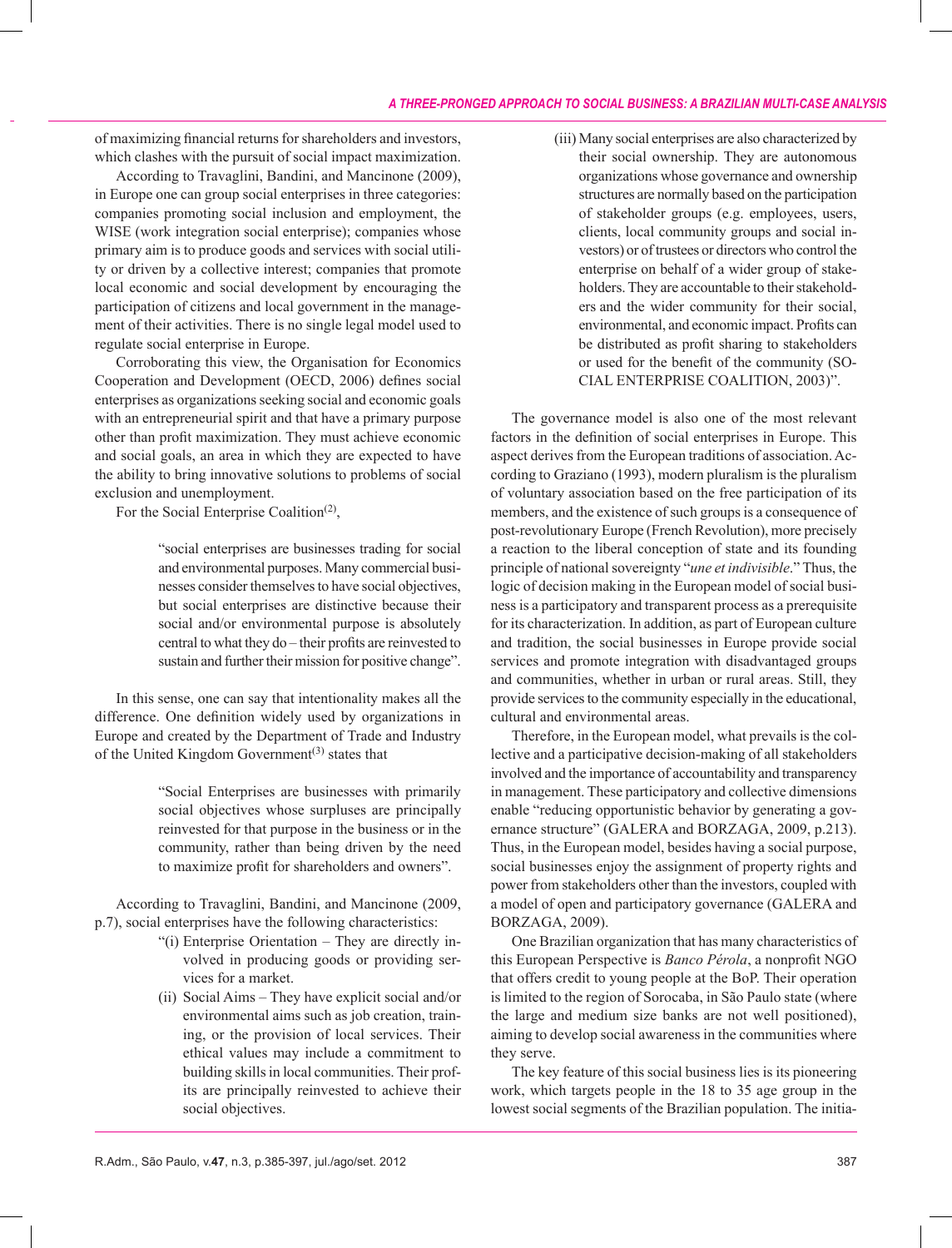tive started with the finding that young people have a strong entrepreneurial spirit and that one of the biggest challenges that they face is lack of money and great difficulty obtaining any. The initiative invests in the potential of young entrepreneurs who are facing their first challenges in life, but are not qualified yet to get credit under the conditions and with the guarantees required by the traditional banking system.

From this finding, *Banco Pérola* created a portfolio of products that encourages the enterprises of young people operating in the formal and informal market, supporting the creation, enlargement or improvement of their businesses. The portfolio consists of the following products:

- $\bullet$  Working Capital For the purchase of goods, raw materials and inputs.
- Fixed capital For the purchase, repair or maintenance of working tools, machinery, equipment and vehicles, or the improvement or expansion of facilities of the enterprise.
- Mixed Capital For the application of working capital and fixed capital.

The bank provides technical assistance for credit management and guidance for entrepreneurial solidarity groups. This consists of periodical visits to each one of the group members to integrate the group and also to ensure the socioeconomic sustainability of their business. As a result, *Banco Pérola* has a default rate of only 0.5%.

Partnership with other NGOs such as *Artemisia* helped the initiative to develop its business plan, get seed money and structure its business model. Collaboration with *Caixa*, a government bank, provided the resources needed to create an active portfolio and guarantee the reserve deposit required by the Brazilian banking system. The initiative also offers products from the *Caixa* portfolio, such as home building loans and micro insurance. From the private sector, *Banco Pérola* has the financial support of Citibank to compose its loan portfolio.

Thanks to income improvement and the inclusion of youth in the job market, the initiative also contributes to local development, alleviation of poverty, improvement of self-esteem and training of new entrepreneurs in low income communities.

#### **2.2. The North-American perspective**

Differently from Europe, in the United States the most prevalent term is social business. It is often used to define a company that has social objectives, such as in Europe, or a business unit embedded in a traditional company. In addition, the term has been appropriated by non-profit organizations that decided to join the market by selling goods and services. The multiple uses of the term are explained by the observation of two academic discussions and practices that were concomitant in the mid 1990s in the country: one arising from the corporate world and the other from the context of social enterprises.

In the first case, there was a discussion about the business strategies adopted by multinationals (MNCs), which were supposedly neglecting a large number of potential consumers classified as base of the pyramid (BoP). Authors such as Prahalad and Hart (2002) were pioneers in highlighting the important role that MNCs might have in mitigating social and environmental problems. The corporate social responsibility activities would be limited and, in some cases, ineffective, to help to improve the living standards of marginalized people. The main contribution of MNCs was expected to consist of offering innovative products and services capable of meeting a type of demand that was quite different from what large corporations traditionally focused on.

A decade after the initial discussion proposed by Prahalad and Hart (2002), many advances became noticeable in this approach. Academics, corporations and even investors have different perceptions of the importance of corporations in creating a positive social and environmental impact on society.

Brugmann and Prahalad (2007) describe an evolution of the relation between MNCs and NGOs, in which both learn from each other. In the most recent stage of the evolution there is a process of co-creation involving a local and insider perspective in order to define new business models that provide corporations with a more social view and NGOs with a management approach. Along the same line of thought, Porter and Kramer (2011) also advocate an evolution in businesses. Previously, there was a wide acceptance of the idea that by merely existing a business created social benefits, such as wages, investments and payment of taxes. The authors believe that there is a blurred line between for-profit and nonprofit organizations and that traditional corporations should create **shared value**, which focuses on creating and expanding connections between societal and economic progress.

Along with this idea of integrating social and economic value, there is the perspective of creating business models that also integrate the environment in a real triple bottom line view. According to Hart (2011), this would lead to the green leap, a concept that merges the strategies of companies that focus on developing new green technologies and of those that develop new, more inclusive business models for reaching and serving the poor.

On the investors' side, JPMorgan (2010, p.5) presents an extensive report about Impact Investments, i.e., the "investments intended to create positive impact beyond financial return." Intentionality is an important differentiator in this concept. These businesses expect financial returns and a positive social and/or environmental impact simultaneously, which should be part of the stated business strategy and should be measured as part of the success of the investment. This is a radical change from the paradigm of maximizing financial results.

In parallel with this debate in the context of social entrepreneurs, there were concerns about the difficulty of obtaining funds through grants, in part explained by the reduction of state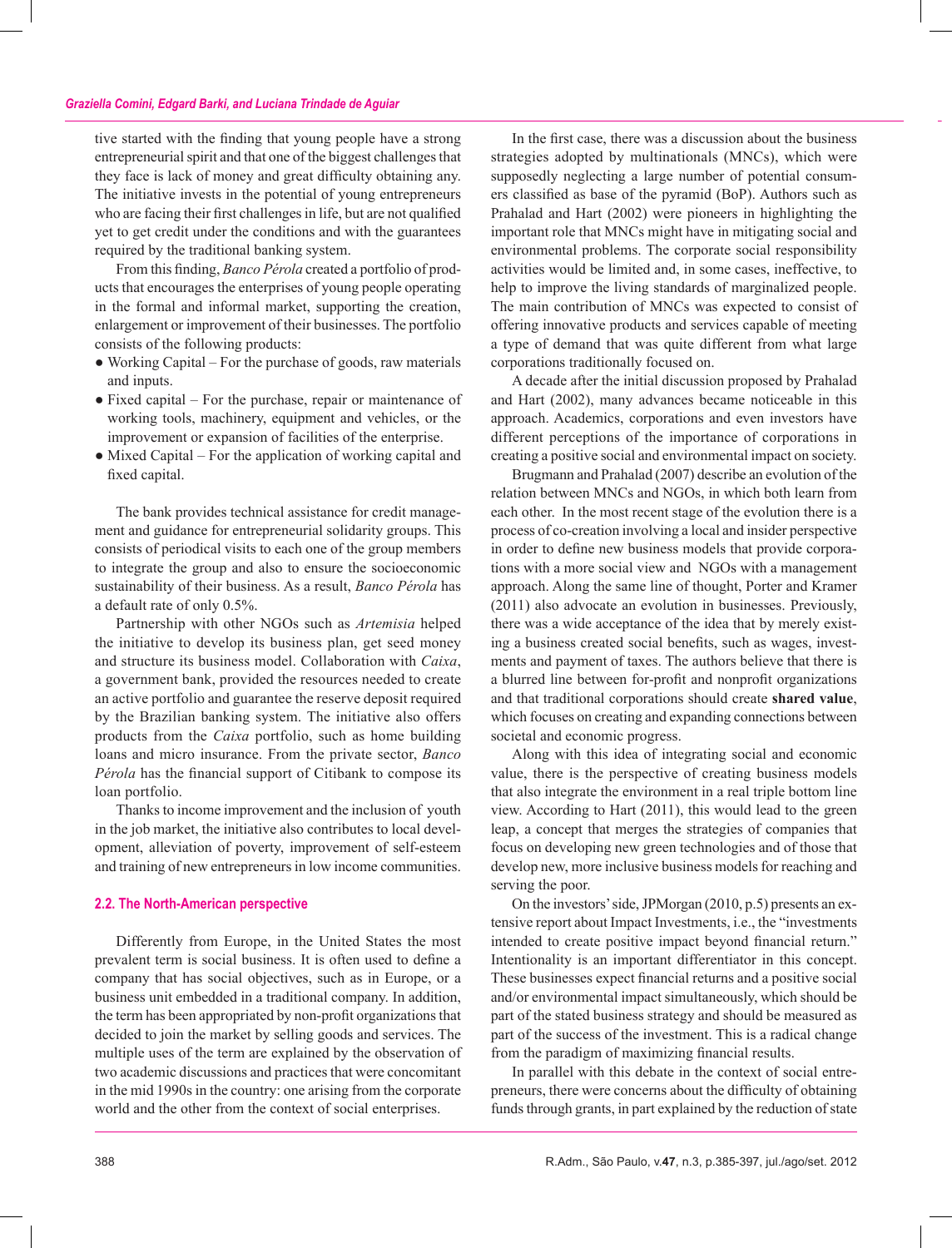funding, which began in late 1970 (KERLIN, 2006, p.251). Thus, some social entrepreneurs argued that it would be possible for nonprofit organizations to offer goods and services and be innovative in achieving social outcomes.

According to Young (2009, p.35), social businesses could be analyzed from the viewpoint of several different disciplines. The author presents a multitude of possible formats, ranging from initiatives related to corporate social responsibility to the marketing of large corporations, set up exclusively to pursue the creation of social value:

- "i. corporate philanthropy a for-profit organization that dedicates part of its resources to social programs as part of its competitive strategy;
- ii. a company with a social purpose an organization with a social mission, which operates in the marketplace to accomplish its mission more effectively;
- iii. hybrid an organization with the dual purpose of earning money for its stakeholders and of addressing defined social objectives;
- iv. a funding project an organizational activity dedicated exclusively to generating revenue for the organization;
- v. a social purpose project the activity of an orzanization designed exclusively to address selected social missions or social goals;
- vi. a hybrid project an organizational activity designed to produce revenue and to contribute to the mission or social objectives of the organization".

Thus, from the North American perspective, the concept of social enterprise / social business includes any market entrepreneurial activity that encompasses social impact within its business activities. Such enterprises can take different legal forms: corporations, limited companies and nonprofit organizations (KERLIN, 2006).

Despite the ambiguities and the difficulty of defining a single format in the United States, there is a growing interest in this type of enterprise, which combines the modus operandi of a traditional corporation with social and environmental values characteristic of social enterprises. It can be summarized as a business model that pursues financial returns concurrently with social and/or environment benefits, in which intentionality is seen as an important differential.

In Brazil, several MNCs are starting to adapt this American view of social business. One example is Coca-Cola, which launched, in June 2009, a project named *Coletivo Coca-Cola* whose primary objective is to provide and contribute to improving life at the BoP, offering tools for income generation and skills building. However, this is not only a Corporate Social Responsibility (CSR) initiative, but is actually part of the company marketing strategy. Besides evaluating social impact, the company analyzes and evaluates sales and distribution efficiency in the regions in which it has conducted the project. It can be considered an innovative project because it shows how a large company can become relevant for society while also benefitting from the positive impact of the project.

The main objectives of *Coletivo Coca-Cola* are two. The first is related to the social dimension in which the company trains low income youth to work in retail and/or to be entrepreneurs. The second is associated with the company's business aim to enhance its distribution and improve its brand equity.

To date, *Coletivo* has served more than 3,000 young people in six markets: São Paulo, Rio de Janeiro, Ceará, Pernambuco, Maceió and Goiânia. This initiative presents many components of the concepts discussed earlier:

- Importance of partnerships with NGOs Coca-Cola is not developing the project on its own. Aligned with the discussions of Brugmann and Prahalad (2007), the company has important partnerships with two leading NGOs: World Vision and Comonittee od Democarcy in Information Technology (CDI), in order to facilitate the company's interaction with the communities and to help to identify local NGOs that can support the project.
- Importance of partnerships with other companies To expand the scope and to ensure the success of the project, Coca-Cola involves other companies such as McDonalds, Cinemark (Brazilian leading entertainment company) and *Itaú* (Brazil's largest private-sector bank).
- Community mobilization The program only works properly with the active participation of the community. To this end and to become relevant, the project focuses on the need of the younger generation to become financially independent. According to a study conducted by the company, 61% of low income young people believe that they should be financially independent within 15 to 18 years.
- Impact evaluation: Coca-Cola closely monitors the project through several indicators, in order to identify youth's confidence in the future, how the Coca-Cola brand is perceived in the community and mainly to measure sales and distribution in the targeted regions.

Consequently, after the project is implemented in one community, it becomes difficult for a competitor to enter the same area efficiently. Thus the cycle is closed. Coca-Cola partners with NGOs and other companies to create a program that makes a difference and is relevant for the local community, working on a structural problem, which in this case is education. On one hand, the initiative creates a new form of MNC to relate with BoP youth, by providing access to employment and income for a vulnerable age group; in addition, the project facilitates the circulation of more money in the neighborhood. On the other hand, Coca-Cola benefits by gaining access to a market that is difficult to reach, thereby increasing its distribution and brand equity.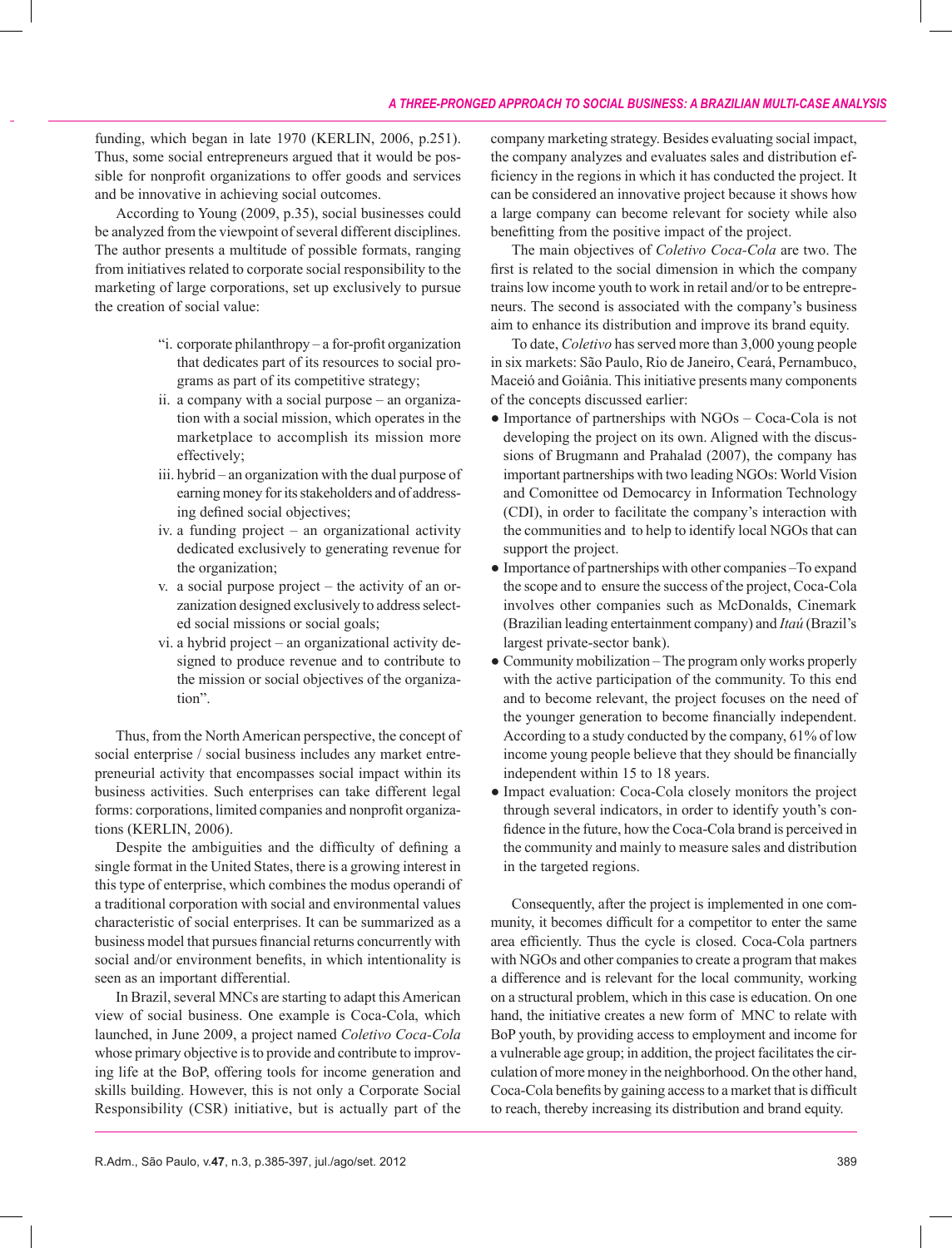#### **2.3. The emerging countries perspective**

Unlike Europe, where the term **social enterprise** prevails, and the USA, where the term **social business** is normally applied to BoP connected strategies, in emerging countries the term **inclusive business** appears more strongly. The Latin American and Asian visions have several common factors. Both views regard inclusive or social businesses with a strong concern for poverty reduction initiatives, which must have a positive, effective and especially long-term social impact.

In Latin America, researchers from the Social Enterprise Knowledge Network (SEKN), formed in 2001 by leading schools of business administration in Latin America, define social businesses as organizations or enterprises that generate social change through market activities. This includes NGOs and for-profit or private-sector organizations engaged in business activities typical of the public sector, producing products and services of significant value. According to Márquez, Reficco, and Berger (2010), to be an inclusive business it is not enough to be merely self-sustaining; the business must be profitable and should be based on the premise of transforming the standards of living of the low-income population. Thus, from this perspective, an inclusive business that gives

> "access to consumer goods that have a direct impact on health and on the development of capabilities in marginalized sectors can clearly transform the living standards of the recipients" (MÁRQUEZ, REFICCO, and BERGER, 2010, p.29).

An analysis of 33 initiatives in Latin America by the SEKN network between 2006 and 2009 showed that Small and Medium Enterprises (SME) as well as civil society organizations are more agile and open to the internalization of innovations needed to conduct an inclusive business, particularly in regard to collaborative work. In this sense, the group of researchers from SEKN reinforces the role of SMEs as well as of civil society organizations in the implementation of inclusive businesses, emphasizing that the low-income population can join the value chain as suppliers of large corporations. This alternative would generate a greater impact as compared to solutions aimed at low income people only as consumers, the traditional view of BoP proposals.

In Brazilian literature, the most common terminology in academia and among practitioners is social business. Comini and Teodósio (2012) seek to differentiate the two terms (inclusive and social business). Inclusive Businesses tend to be a subcategory of Social Businesses. Actually, inclusive business is an unusual expression in the everyday life of Brazilian companies and NGOs, except perhaps among those that target the incorporation of the disabled into the work environment. Briefly, inclusive businesses are those aimed at generating employment and income opportunities for groups with low or

no mobility in the labor market, within the standards of **decent work** and in a self-sustaining model, i.e., generating profits for businesses, and establishing relationships with typical business organizations, whether as suppliers of products or services, or in the distribution system.

This list of workers encompasses women and men over 40 years of age who are poor and uneducated, the local communities with strong ethnic ties and little education, young people without work experience and living in highly vulnerable regions, and other groups in similar circumstances. In short, the absolute majority of the poor population, who lives in a situation of social and environmental risk in emerging countries. The similarity with Popular Solidarity Economy is quite evident in the proposal of social businesses; however, it differs from the former because it is not limited only to cooperatives or self-managed enterprises.

On the Asian side, the greatest inspirer of social business is Muhammad Yunus, the Nobel Peace Prize laureate that created the Grameen Bank and disseminated the idea of microcredit globally. Yunus is widely studied in various parts of the world and his model is widely recognized, especially in countries like Bangladesh and India. For Yunus (2007, p.28), there are two types of social businesses:

- "(i) the first are companies that focus on providing a social benefit rather than on maximizing profits for the owners, and that are owned by investors that seek social benefits such as poverty reduction, health care for the poor, social justice, global sustainability and so on, seeking psychological, emotional, and spiritual satisfactions rather than financial reward.
- (ii) the second operates in a rather different fashion: profit maximizing businesses that are owned by the poor or disadvantaged. In this case, the social benefit is derived from the fact that the dividends and equity growth produced by the profit maximizing business will aid the poor, thereby helping them to reduce their poverty or even escape it altogethera."

Unlike the North American Perspective, in the view of Yunus (2007, p.33), the coexistence of social and economic interests, although possible, is very difficult to manage. According to the author, profit maximization and social benefits are conflicting objectives and he believes that it is impossible to have a "hybrid organization." In other words, one either has a Social Business or a Profit Maximizing Business. The author argues that a social business differs from a nonprofit organization, since the owners are "allowed" to recover their investments. However, the author has a very firm position regarding the importance of profit reinvestment in the business and therefore does not advocate the distribution of dividends in social businesses.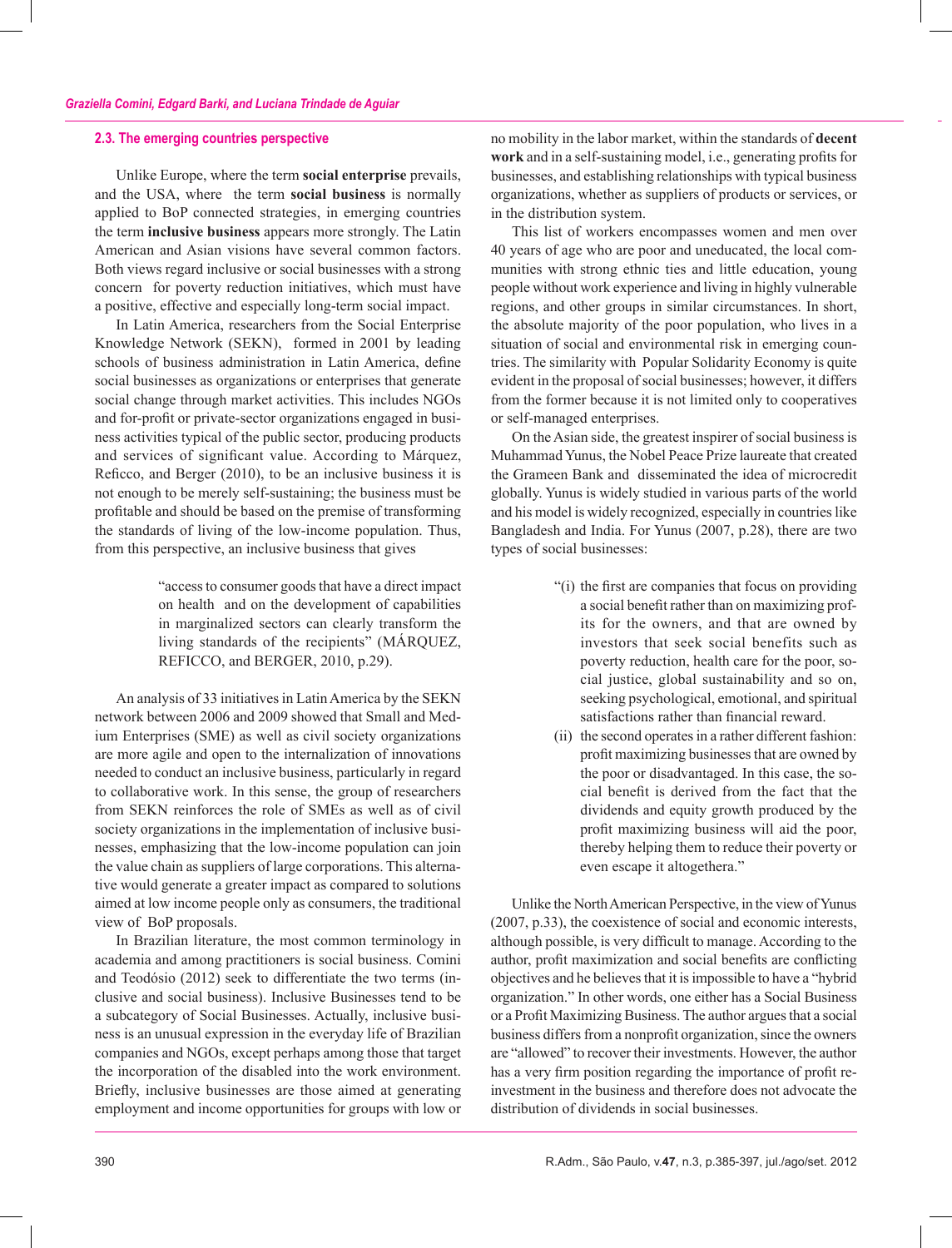One emblematic example of an initiative inspired by this proposition is CDI LAN, a social business that helps low income internet cafes to structure themselves better and that also helps them to develop the offer of more services. CDI LAN was created within an NGO named CDI (Committee for Democracy in Information Technology), a digital inclusion pioneer in Latin America.

The idea of creating a social business from an NGO started from the observation of Yunus' experience with Grameen Bank, which led to a variety of other initiatives such as the Grameen companies. Inspired by this model, CDI investigated the possibility of creating new business models aligned with their mission of providing digital inclusion and education for the low income segments. Together with a consulting company (McKinsey and Company), CDI created and designed a social business model to operate within three opportunity areas: CDI LAN, CDI Consultancy and CDI Research.

To implement the model, CDI partnered with the Wharton School of the University of Pennsylvania students exchange program, to conduct a study on the usage of LAN houses (local terminology for internet cafes). The study found out that the usage of internet and technology by the low income communities is conducted in small interactions through internet cafes, as **internet sachets**, there being a high frequency of interactions with this channel. The team also made a business plan for CDI LANs in which they proposed that the LAN houses could have the potential to be a place of transformation within the community.

In 2009, CDI LAN was created as a for-profit social company, organized under a corporate governance model, and with a governing board involved with its decision-making process. Today, it also has an impact investment fund (Vox Capital) as one of its partners.

In its process of consolidation, the social company established a partnership with Brazil's largest media enterprise (*Rede Globo*), to generate awareness about its activities, helping to bring together 6,200 affiliated LAN houses based on a code of conduct. CDI LAN provides formal training for micro- -entrepreneurs. Its value proposition is to improve the income generation of LAN house owners. Once certified, the LAN house is able to provide a space for online consultations offered by a Brazilian agency that supports entrepreneurship and small business owners (*Serviço Brasileiro de Apoio às micro e Pequenas Empresas* – SEBRAE) and thereby act as an agent of transformation and multiplication for local entrepreneurs.

Their mission is to transform the members of this sector into distribution centers for BoP products and services focusing on education and microfinance. In partnership with Affero, a distance education company, LAN houses can become an extension of schools, a meeting place and a study center for distance training and access to content that would be limited to the upper class in the traditional system.

Despite having one of the most sophisticated banking systems in the world, Brazil still has millions of citizens that have no bank accounts or that only get poor banking services in the region where they live. Because of the high penetration of LAN houses, these establishments can be a place for financial inclusion. A partnering agreement with *Banco do Brasil* allows them to function as bank correspondents, providing support for banking in BoP communities as providers of microcredit, bank accounts, savings accounts and pension-deductible loans for pensioners.

In addition to access to information and communication technologies (ICT), education and finance services, CDI LAN aims to transform affiliated LAN houses into distribution centers for goods and services linked with social media tools to have a higher social impact and gain scale within BoP communities.

## **3. CHARACTERISTICS OF SOCIAL BUSINESSES**

From the perspectives discussed above, we conclude that social businesses seek to improve BoP living conditions. For some authors (DAWAR and CHATTOPADHYAY, 2002; PRAHALAD and HART, 2002), this can be obtained **through access to goods and services** previously available only to the most affluent population. This proposition includes companies operating at BoP level, considered in its broad spectrum, without necessarily operating in areas that have structural impact on people's lives such as health, education or housing.

 Some authors (KARNANI, 2007; HUDON, 2009) are more critical of a consumerist and market vision, which they believe would not help to reverse the situation of extreme poverty but which would put pressure on the environment due to over--consumption. Sen (2000) emphasizes that the main problem of poverty is that it deprives people of human freedom and, to reverse this it is crucial to offer social and economic conditions, involving access to education, health services, housing and income generation. In this approach, it would be better to encourage initiatives that offer market solutions to expand the supply of the products and services that fulfill the basic and structural needs, which have a higher impact in improving the living conditions of BoP individuals, particularly in areas related to education, health, energy, housing and financial services.

Another element to be analyzed is **who catalyzes the process**. Many authors (PRAHALAD and HART, 2002; LONDON and HART, 2011) reinforce the role of MNCs as key players in proposing solutions to diminish the world's poverty. These companies have the skills and the ability to innovate and to generate solutions that could create access to a better life, in an environmental friendly initiative. Furthermore, according to the authors, MNCs have a unique capacity to scale solutions worldwide.

On the other hand, Khanna and Palepu (2006) show many examples indicating that local companies still excel over MNCs. According to the authors, this happens for three reasons:

• When MNCs operate in emerging markets, they have to face the same institutional voids local companies face. However, local companies and their executives are much better adapted to operate under precarious circumstances.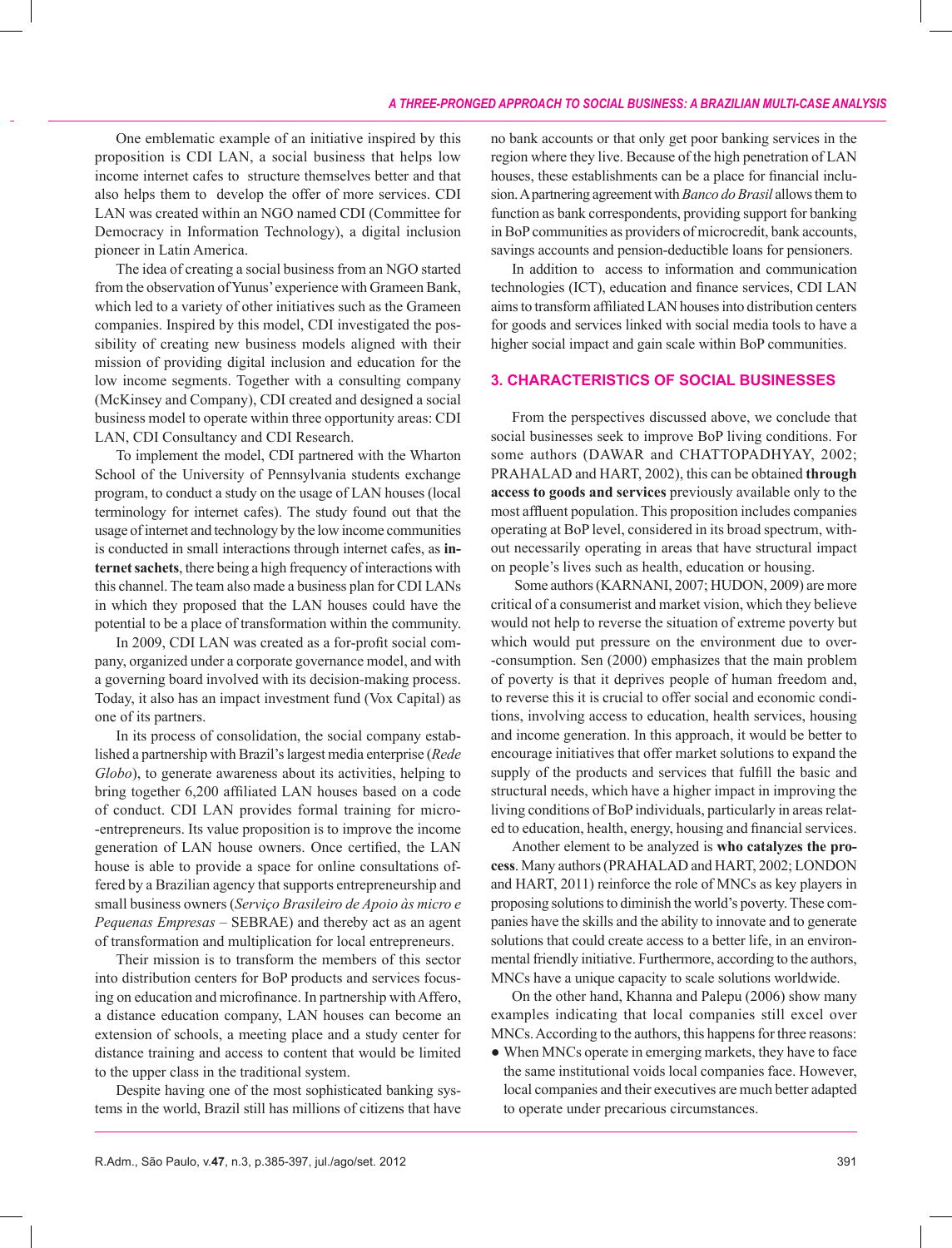- As they acquire some measure of success, companies from emerging markets can tap talent and capital in developed countries. For instance, it is much more common for these companies to list themselves in the New York Stock Exchange or NASDAQ and raise money than vice-versa.
- Many multinationals are reluctant to tailor and adapt their strategies to the needs of emerging markets, especially for the BoP.

SEKN studies reached the same conclusions, reinforcing the role of SMEs, cooperatives and civil society organizations in providing solutions for the low income population. From this point of view, the BoP population is often seen as producers and not just consumers.

Another issue to consider is that because of information asymmetry and transaction costs, the BOP market is more costly than other markets (PRAHALAD and HART, 2002; CELLI and GONZÁLES, 2010). This peculiarity has implications for the practices that social business should adopt in order to succeed in such a challenging environment. From the analysis of 33 cases in the Ibero-American region, only those initiatives that introduced innovations and new institutional arrangements

were able to achieve scale, reduce distribution chain costs, and improve profitability.

**The format of social business** may also vary: in one extreme there are market initiatives developed by nonprofit organizations; in the other, there are initiatives aimed at the BoP market created by MNCs. In other words, for the former, the initiative is part of the core business of the organization; for the latter, it concerns a peripheral or secondary activity. In general, these initiatives are included in the areas of Corporate Social Responsibility without engaging in interchange with the business area, though there are a few exceptions, such as the Coca-Cola case discussed above, which shows a new vision and possibility for MNCs.

By analyzing the different concepts of social businesses proposed in the international literature, one could draw a line between propositions that are closer to the logic of the market and those that reflect a predominance of social logic. Just as Austin (2002) proposed a continuum to assess cross-sector alliances and partnerships, we can say that there is also a continuum in the types of social business.

Social businesses are manifold and have many concepts and characterizations. The Table 1 summarizes these various dimensions of the social businesses.

|                                                       | <b>Higher Emphasis on Market</b>                                 |  | <b>Higher Emphasis on Social Aspects</b>                                                                                                     |
|-------------------------------------------------------|------------------------------------------------------------------|--|----------------------------------------------------------------------------------------------------------------------------------------------|
| Main objective                                        | Access to a great market (base of the pyramid).                  |  | Poverty reduction.                                                                                                                           |
| Offer                                                 | Any product or service for the BoP.                              |  | Products and services concerning basic needs<br>(education, health, housing, food and credit) or<br>that include an environmental dimension. |
| Intentionality                                        | Social value generation is an important but<br>non-core element. |  | Social Value generation is the core of the<br>business.                                                                                      |
| Impact                                                | Indirect contribution to poverty reduction.                      |  | Direct contribution to poverty reduction.                                                                                                    |
| Clients                                               | BoP is not the only target.                                      |  | Mainly for BoP.                                                                                                                              |
| Base of the pyramid                                   | Mainly as consumers.                                             |  | Mainly as producers, suppliers or beneficiaries.                                                                                             |
| Scalability                                           | Extremely relevant.                                              |  | Not very relevant.                                                                                                                           |
| <b>Workers</b>                                        | No priority.                                                     |  | Marginalized or economically excluded.                                                                                                       |
| Legal format                                          | Private-sector companies.                                        |  | Civil society organizations.                                                                                                                 |
| Involvement of the<br>community in decision<br>making | There is no participation.                                       |  | There are institutional mechanisms for<br>collective participation.                                                                          |
| Accountability                                        | Not a priority.                                                  |  | Total priority.                                                                                                                              |
| Profit distribution                                   | Dividends distribution.                                          |  | Profit is totally reinvested in the enterprise.                                                                                              |
| Economic value                                        | Profit based on sales minus expenses.                            |  | Profit does not exclude cross subsidies and<br>fiscal benefits donations.                                                                    |
| Social value                                          | Tangible indicators (access to products and<br>to income).       |  | Intangible indicators (citizenship,<br>self-esteem, social capital).                                                                         |

## *Analytical Framework for Social Businesses Analysis*

*Table 1*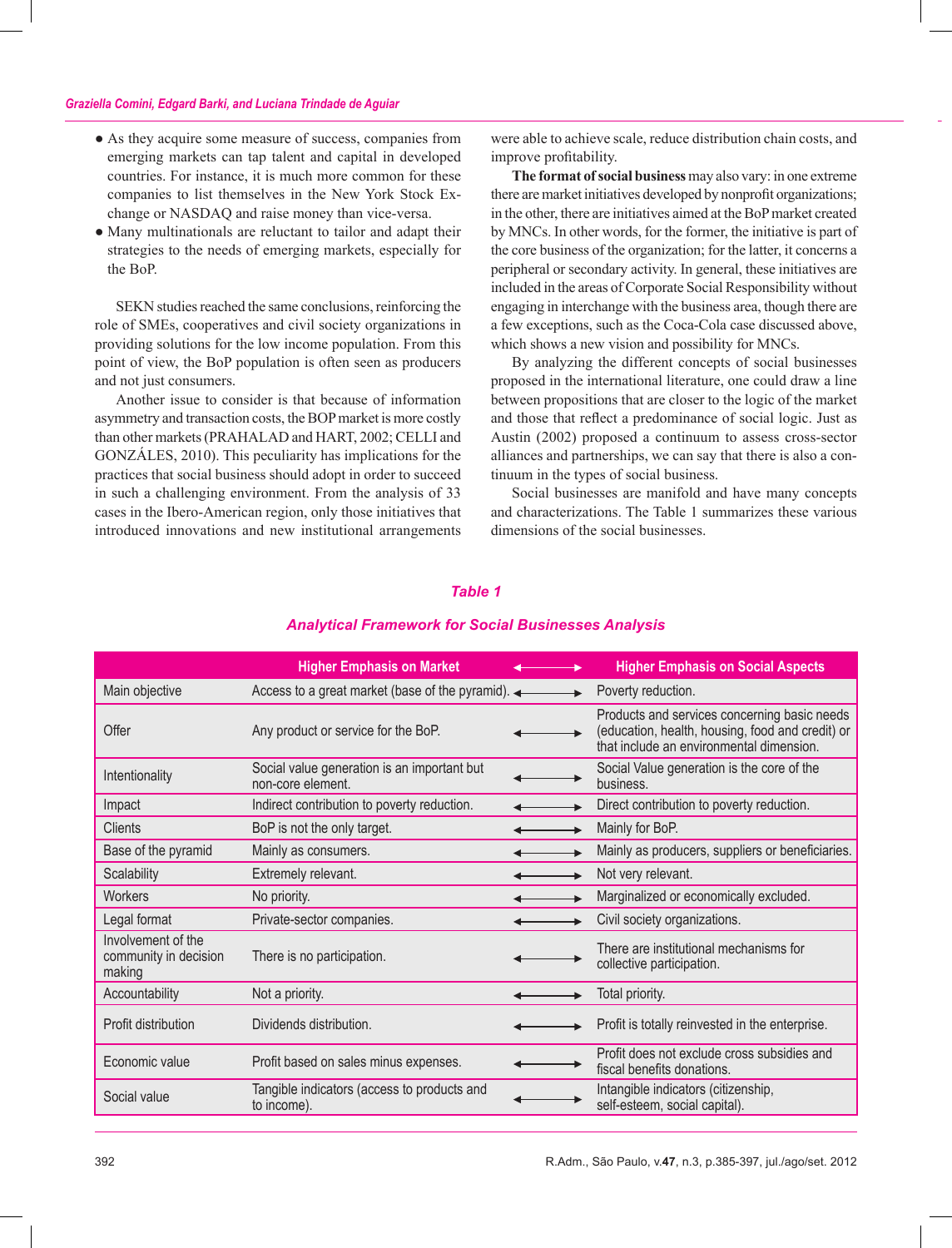The North-American perspective has a greater emphasis on the market whereas the European perspective has a more social approach. The emerging countries perspective lies in-between, sometimes closer to the European proposition, when it emphasizes that the main driver is social impact, and sometimes more similar to the American mindset as, for example, in the governance model, especially in Latin America.

Each perspective also has different perceptions about **scale**. For an MNC, scale is a pre-requisite for its operation. There is no sense in creating a new program that cannot be scaled up. On the other hand, from the European perspective, based on the idea of social economy, scale is not a major issue. In the emerging countries' perspective, scale is desirable, since the most important objective is poverty reduction, which demands a larger scale.

The disagreement over **whether or not to distribute profits** is closely linked to the format of the social business. Some lines of thinking claim that dividend distribution is part of the market logic and would not be an obstacle to guaranteeing social impact, as it establishes the conditions required for the social business to become the target of further investments, which, in turn, generates the possibility of greater scale and of multiplying social impact (CHU, 2005; JPMORGAN, 2010). However, the approach of experts such as Yunus (2007) is totally against this position, arguing that a social business should maximize social, rather than individual wealth. In this sense, Yunus supports full reinvestment of profit in the venture, to benefit only the agents directly involved in the initiative, as in the well-known case of Grameen-Danone.

In contrast, there are important dimensions of social business that are yet to be fully addressed. The **governance model** of the business has not received much attention in American literature; however, European authors such as Galera and Borzaga (2009) emphasize the importance of introducing collective and participatory forms of decision-making. The involvement of beneficiaries in decision-making is seen as essential in organizations that undertake activities carried out by the public sector, particularly in the education and health fields.

**Measuring social impact** is no simple task. First, the results must be analyzed over the long-term and not only for their immediate impact. Secondly, there should be a clear definition of what is social value. Sen (2000) argues that poverty is a multidimensional and complex phenomenon expressed through inequality, informality and social exclusion. Portocarrero and Delgado (2010) emphasize the importance of broadening the vision of value creation initiatives aimed at the BoP. The authors argue that value creation must include the removal of barriers to social inclusion. This includes assisting the most marginalized and voiceless population as well as mitigating the negative effects of economic growth. In this sense, initiatives targeting the BoP should be assessed as regards their more tangible aspects (access to goods / services and income generation) and intangible ones (recovery of citizenship and social capital development). According to the authors, there

are legal, cultural and symbolic obstacles involved in social exclusion that prevent the satisfaction of basic needs and the exercise of rights among the low income population.

A key aspect is the difficulty of low-income people to build an identity as members of the larger society and the sense of belonging that goes beyond the borders of their own community. Concerning social capital, the authors observe that it is important to identify how the social initiatives enable building a network grounded by principles of trust, reciprocity and mutual cooperation.

This concern is also embedded in the vision of the investment funds that believe that businesses need to be designed to generate a positive effect, such as the impact investment funds. The intent and ability to measure are differential criteria for these kinds of investment funds. From this point of view, the proposition of creating positive social and / or environmental impact must be intentional, part of the business strategy and as such, a variable measured in connection with investment success (JPMORGAN, 2010).

In 2008, a group of investors organized a social business network for the exchange of experiences and definition of standards – the Global Impact Investment Network. In 2009, this group proposed a standardized way to measure and report the social and environmental impact of social businesses (IRIS – Impact Reporting and Investment Standard). In order to create external rating agencies to monitor the social impact of this type of investment, in 2010 the GIIRS (Global Impact Investing Reporting Standards) was structured, and it analyzes how an initiative helps to improve income and/or assets, to improve the basic welfare of people and to mitigate the effects of climate change.

Summarizing the characteristics of a social business, one can identify the main points that differentiate each of the analyzed perspectives, as shown in the Table 2.

More than theoretical perspectives, these propositions have a parallel in the current social business models. As mentioned before, in Brazil we have identified the European, the American and the emerging markets perspectives in three initiatives: *Banco Pérola*, which is compatible with the European perspective; *Coletivo Coca-Cola*, which is lined up with the American perspective; and CDI LAN, which follows the emerging countries perspective. Although the way in which the business model is structured varies, these different initiatives combine in their business models variables that in different ways provide market solutions to alleviating BoP poverty. Drawing a parallel between the characteristics of these initiatives and the three main approaches identified here to define social businesses, one can sum this up as follows (Table 3).

#### **4. CONCLUDING REMARKS**

The objective of this article was to present different approaches to social businesses worldwide, also covering some examples of the Brazilian reality. Not only the approaches to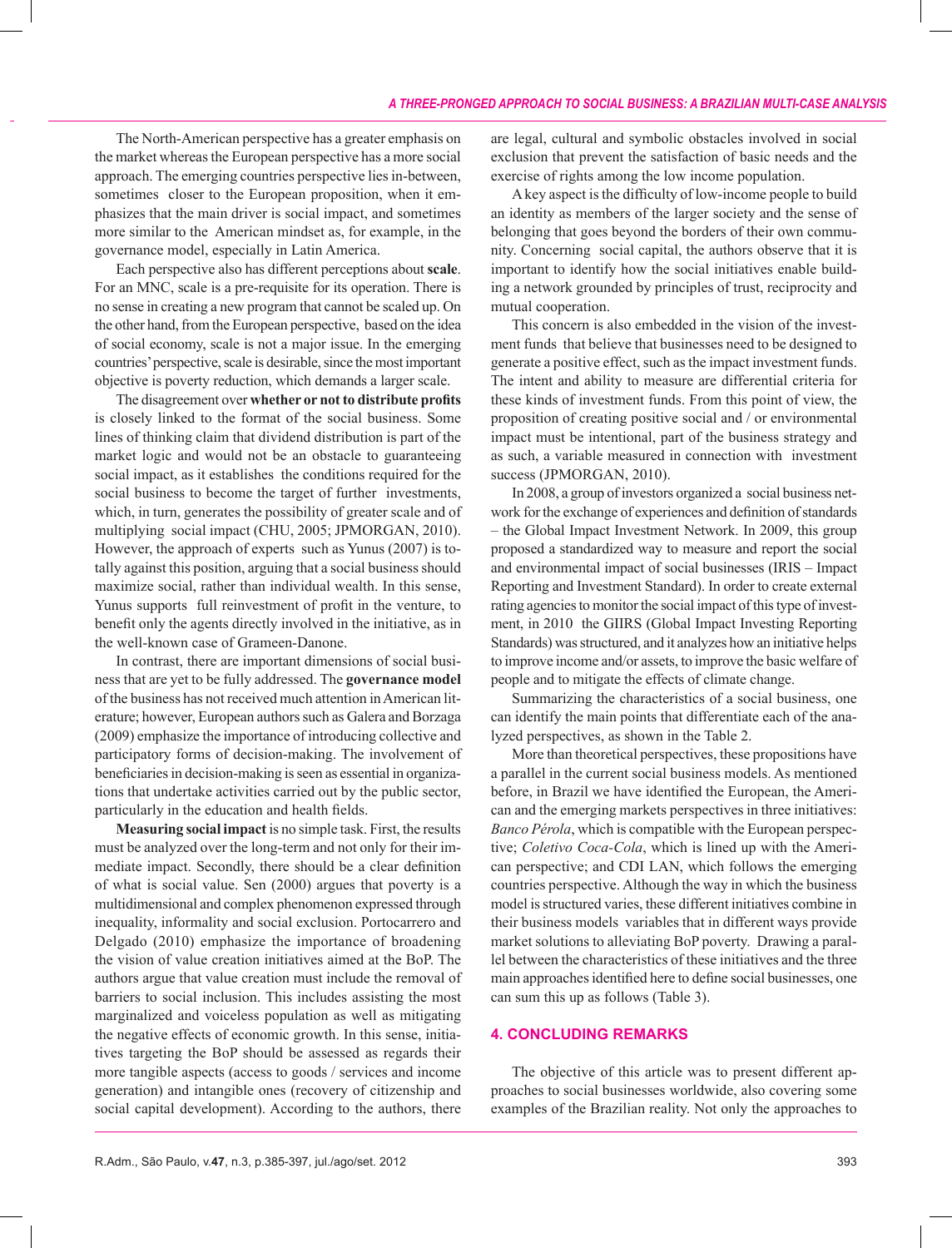# *Table 2*

## *Main Approaches to Social Businesses*

|                              | <b>European Perspective</b>                                                                                                                                                    | <b>American Perspective</b>                                                                              | <b>Emerging Countries</b><br><b>Perspective</b>                                                                                                                  |
|------------------------------|--------------------------------------------------------------------------------------------------------------------------------------------------------------------------------|----------------------------------------------------------------------------------------------------------|------------------------------------------------------------------------------------------------------------------------------------------------------------------|
| Definition                   | Organizations that are businesses<br>governed by social objectives.                                                                                                            | Any entrepreneurial market<br>activity that has social impact<br>within its business activities.         | Organizations or enterprises that<br>generate social change through<br>market activities.                                                                        |
| Main purpose                 | To offer services, originally in the sphere<br>of the public sector, at lower costs and to<br>generate employment opportunities for<br>unemployed or marginalized populations. | Access to goods and services<br>previously only available to<br>the most affluent population<br>segment. | Poverty reduction initiatives that<br>must have a social impact that is<br>positive, effective and, especially,<br>long-term.                                    |
| Who catalyzes<br>the process | Socially driven companies.                                                                                                                                                     | MNC <sub>S</sub>                                                                                         | Usually SMEs and NGOs, but<br>growing interest of MNCs.                                                                                                          |
| <b>Business</b><br>format    | Social enterprises are distinctive<br>because their social and/or<br>environmental purpose is absolutely<br>central to what they do.                                           | Seek shared value: financial<br>results + social impact.                                                 | Social impact is a main target.                                                                                                                                  |
| Scale                        | Not relevant.                                                                                                                                                                  | Extremely relevant.                                                                                      | Desirable.                                                                                                                                                       |
| Profits                      | Reinvestment of profits within the<br>organization to enhance growth and<br>social impact.                                                                                     | Dividends distribution is part<br>of the market logic.                                                   | • Asian view: profits should only<br>be reinvested in the business.<br>• Latin American view: acceptance<br>of dividends distribution.                           |
| Governance<br>model          | Beneficiaries' participation in decision<br>making.                                                                                                                            | Corporate and centralized<br>decisions, but with<br>partnerships and a growing<br>idea of co-creation.   | • Asian view: more collaborative<br>and with beneficiary participation.<br>• Latin America view: acceptance<br>of both models (participatory or<br>centralized). |
| Measuring<br>impact          | Mainly social impact.                                                                                                                                                          | Social and financial impact.                                                                             | Mainly social impact.                                                                                                                                            |

social business differ in their propositions, but the terminology applied also varies considerably. Two main factors explain the lack of a homogeneous view: first, the different ways of defining the social value of the enterprises; and second, the different ways of assessing the social impact and the innovation of this type of organization.

Despite the ambiguity and diversity of terms, the three perspectives analyzed have some common points: the existence of organizations that aim to solve social problems using market mechanisms. The differences in their perspectives is the perception of which is the most effective way to achieve the objective of having a social impact.

Whereas the American Perspective seeks shared value, in which private-sector organizations (mainly large companies) can use their strengths, power and widespread coverage to create innovative market logic solutions to address social problems, the European perspective has a more social and cooperative view, emphasizing the role of civil society organizations in assuming public functions. As for the emerging countries perspective, it lies, in many ways, between the other two, being based on both nonprofit and private-sector companies that pursue social impact as their main objective.

Furthermore, the cases analyzed lead to two relevant conclusions. First, all the cases have as an important ingredient to their success the partnerships and networks created around the business. *Banco Pérola* partnered with *Caixa* (a governmental bank); *Artemisia* (NGO) with Citibank (private-sector bank); *Coca-Cola* partnered with two large NGOs, small local NGOs and other large private companies; and CDI LAN partnered with large private-sector companies and universities. Building partnerships is a strategy that cuts across all points of view and is reflected in the cases studied. These show that creating networks is crucial for the success of social businesses and that the private sector, the third sector and the public sector are natural partners in this.

Second, to achieve its main purpose, all the cases based their initiative on a structural problem of the BoP population: *Banco Pérola* tackled credit, *Coca-Cola*, education and CDI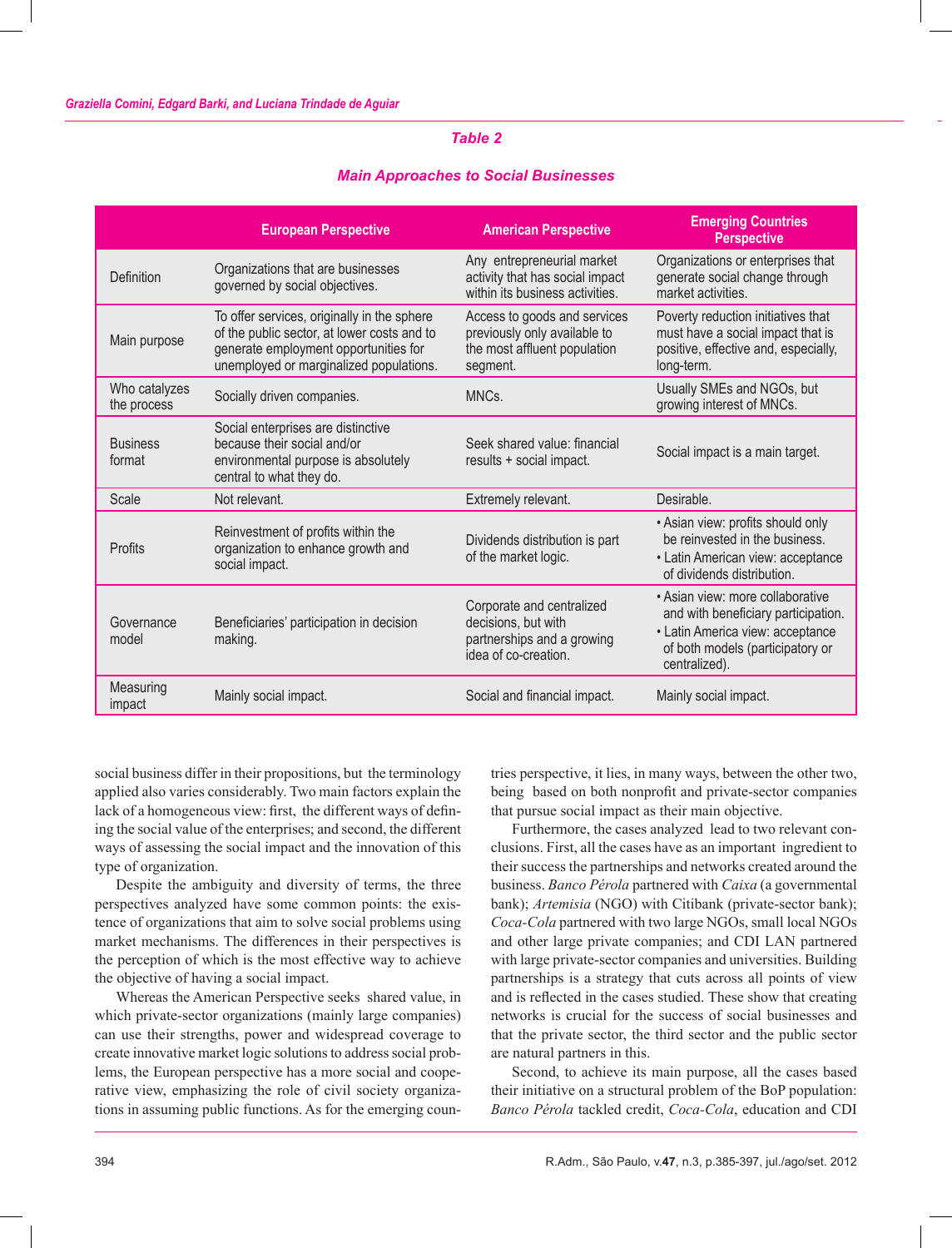# *Table 3*

# *Characteristics of Three Brazilian Social Businesses Models*

|                              | <b>Banco Pérola</b>                                                                                                                                          | <b>Coletivo Coca-Cola</b>                                                                                                                                              | <b>CDI LAN</b>                                                                                                                                                                                           |
|------------------------------|--------------------------------------------------------------------------------------------------------------------------------------------------------------|------------------------------------------------------------------------------------------------------------------------------------------------------------------------|----------------------------------------------------------------------------------------------------------------------------------------------------------------------------------------------------------|
| <b>Definition</b>            | Social organization governed<br>by social objectives.                                                                                                        | Market activity that has social<br>impact within the Coca-Cola<br>business activities.                                                                                 | Enterprise that generates social<br>change through market activities.                                                                                                                                    |
| Main purpose                 | To offer microcredit less<br>expensively in order to<br>generate earnings for the<br>young low income generation.                                            | Become closer to the BoP and<br>thereby gain market share.<br>Provide education that can<br>improve the income of the target<br>population.                            | Provide an income improvement to<br>BoP entrepreneurs as well as access<br>to services that have positive, effective<br>and especially long-term social impact<br>in BoP communities.                    |
| Who catalyzes<br>the process | NGO <sub>s</sub> .                                                                                                                                           | MNC <sub>s</sub> .                                                                                                                                                     | SME <sub>s</sub> .                                                                                                                                                                                       |
| Format of the<br>business    | The social purpose is<br>absolutely central to the Banco<br>Pérola business model.                                                                           | Coletivo seeks shared value:<br>financial results (gain market share<br>in the region) $+$ social impact (help<br>the young BoP generation to gain<br>access to jobs). | The main target is to have social impact<br>in the BoP community as a whole, with<br>profit: income generation for LAN house<br>owners and access to information and<br>services for low income clients. |
| Scale                        | Not relevant:<br>covers market gaps.                                                                                                                         | Extremely relevant: increasing the<br>scale of the business and social<br>technology are the major effort.                                                             | Desirable: uses technology as an<br>enabler to gain scale.                                                                                                                                               |
| Profits                      | Reinvestment of profits within<br>the organization to drive growth<br>and social impact.                                                                     | Dividends distribution is part of the<br>market logic.                                                                                                                 | Dividends distribution to investors.                                                                                                                                                                     |
| Governance<br>model          | Structuring an advisory board:<br>beneficiaries do not always sit<br>on it.                                                                                  | Corporate and centralized decisions<br>NGOs work as partners and<br>advisors for the project only.                                                                     | Participatory: governing board,<br>but without the participation of<br>beneficiaries.                                                                                                                    |
| Measuring<br>impact          | • Mainly social impact (qualitative<br>and quantitative methods).<br>· Financial results are measured<br>through CRM, but breakeven is<br>yet to be reached. | • Social impact (using case and<br>control methodology).<br>• Financial impact (sales and<br>market share).                                                            | • Mainly financial results (revenue and<br>profitability).<br>· Social impact evaluation is being<br>implemented through GIIRS (global<br>impact investing reporting system).                            |

LAN, access to services and information through technology. These organizations were successful in identifying a basic need as a means to accomplish their objective.

Rather than being geographical, the perspectives analyzed in this paper provide an analytical framework for one to understand the field of social business. Besides, as already extensively mentioned in the literature, there is a strong European and American influence, among others, in Brazilian society and culture (BOSI, 2002; FREYRE, 2006). Not surprisingly, the three conceptual influences previously described inspire the way social business initiatives are implemented in an emerging country such as Brazil.

The examples of *Banco Pérola*, CDI LAN and *Coletivo* show that in the Brazilian context, the field of social business is under construction and therefore draws on different conceptual influences to deal with a complex and challenging reality.

Rather than discussing the effectiveness of each perspective, we analyze the fact that they are found in the same context and can be adjusted to better interact with the reality that local enterprises must deal with. Additionally, the initiatives described here are non-consolidated enterprises, works in progress, and as such they are undergoing changes and can be adapted according to the circumstances.

Apart from the terminology, what makes this debate fruitful is the fact that the dialog between social organizations and the private sector is not only becoming increasingly common, but also necessary to reach and expand the wish to produce a positive social impact. Two goals previously seen as incompatible – such as the possibility of gaining financial sustainability and simultaneously creating social value – have become inseparable and have turned out to be the linchpin in the operation of such organizations.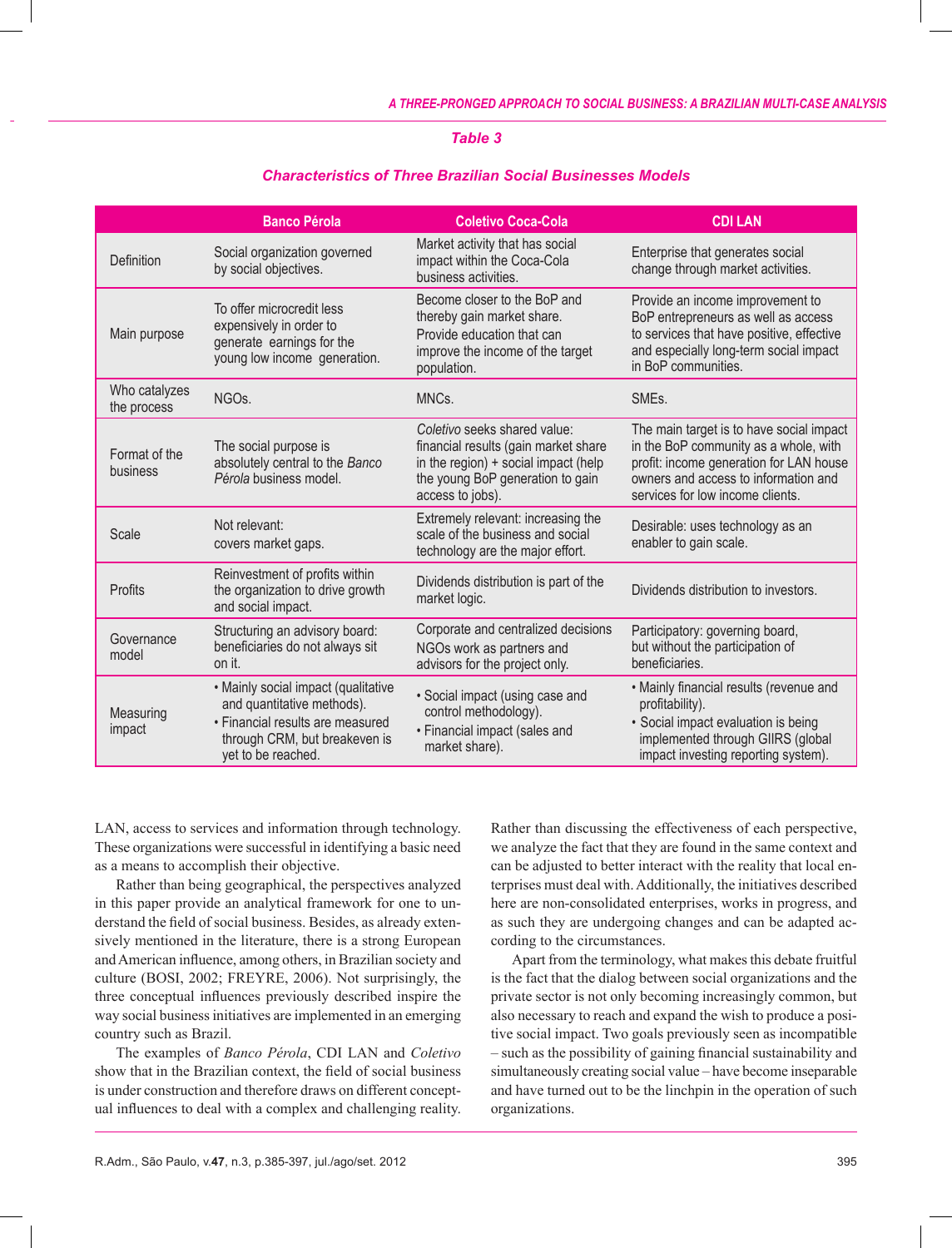## *Graziella Comini, Edgard Barki, and Luciana Trindade de Aguiar*

Reficco (2010) warns us about the risk of placing the discussion of social business in a new generation of strategies for corporate social responsibility (CSR), particularly in Latin America, since in this region social responsibility initiatives have had a more compensatory and philanthropic nature, historically. According to this author,

> "initiatives arising under the umbrella of corporate social responsibility with shy commercial components have serious problems overcoming the pilot project stage, in which good intentions are more important than the economic results achieved" (REFICCO, 2010, p.22).

We conclude that this type of social enterprise requires a new format. Traditional business models should not be replicated, if they include only the social dimension. Social businesses should

think and operate differently. Partnerships between civil society and private companies are a new element in the landscape, and cocreation has become extremely important as a strategy for being more locally relevant (BRUGMANN and PRAHALAD, 2007).

Regardless of the nature of the organization that sets up the social business, there are important assumptions to be considered regarding how to intervene in the complex domain of poverty reduction and social impact. After all, markets are necessary but not yet self-sufficient for solving the social problems of contemporary society.

Finally, it is important not only to go into greater depth in conceptual and theoretical discussions, but also to advance in regional or even local experiences that promote social business. This proposition is particularly relevant in the Brazilian social and economic context, considering the significant changes of the living conditions of the low income segments of the population in recent years.

*REFER*

*ences*

(1) At: <www.socialenterpriseeurope.co.uk/pages/what- -is-social-enterprise.php>. Retrieved on: July 15, 2011.

(2) At: <www.socialenterprise.org.uk/about/about-

AUSTIN, J. *The collaboration challenge*: how nonprofits and businesses succeed through strategic alliances. San Francisco, CA: Jossey-Bass, 2002.

BOSI, A. *Cultura brasileira*: temas e situações*.* São Paulo: Ática, 2002*.*

BRUGMANN, J.; PRAHALAD, C.K. Co-creating business's: new social compact. *Harvard Business Review*, Boston, v.85, Issue 2, p.80-90, Feb. 2007.

CELLI, J.B.; GONZÁLEZ, R.A. Iniciativas de mercado con sectores de bajos ingresos y generación de valor economico. In: MÁRQUEZ, P.; REFICCO, E.; BERGER, G. (Ed.). *Negocios inclusivos –* iniciativas de mercado con los pobres de Iberoamérica. Bogotá, Colombia: Amaral / BID, 2010.

CHU, M. *Commercial returns and social value*: the case of microfinance. In: CONFERENCIA SOBRE POBREZA MUNDIAL, Harvard Business School, Boston, MA, 1-3 Dec. 2005.

COMINI, G.; TEODÓSIO, A. Responsabilidade social empresarial no combate a pobreza: perspectivas e desafios dos Negócios Inclusivos no contexto brasileiro. In: Encontro Nacional de Pesquisadores em Gestão Social (ENAPEGS), 6., 21-23 maio 2012, São Paulo. *Anais...* São Paulo: ENAPEGS, 2012.

DAWAR, N.; CHATTOPADHYAY, A. Rethinking marketing programs for emerging markets. *Long Range Planning,*  v.35, n.5, p.457-474, Oct. 2002.

-social-enterprise>. Retrieved on: Aug. 26, 2012.

(3) At: <www.businesslink.gov.uk/bdotg/action/layer? *n*topicId=1077475650>. Retrieved on: Aug. 26, 2012.

DEES, J. *The meaning of social entrepreneurship*. Boston, MA: Harvard Business School, 1998.

FREYRE, G. *Casa grande e senzala*. Rio de janeiro: Global, 2006.

GALERA, G.; BORZAGA, C. Social enterprise: an international overview of its conceptual evolution and legal implementation. *Social Enterprise Journal*, London, v.5, n.3, p.210-228, 2009.

GRAZIANO, L. *Pluralismo em perspectiva comparativa*: notas sobre as tradições europeia e americana. *Communist and Post-Communist Studies*, v.26, n.4, p.341-351, Dec. 1993. At: <www.anpocs.org.br/portal/publicacoes/ rbcs\_00\_26/rbcs26\_01.htm>. Retrieved on: Aug. 28, 2012.

HART, S. Taking the green leap to the base of the pyramid. In: LONDON, T.; HART, S. (Ed.). *Next generation business strategies for the base of the pyramid*. New Jersey: Pearson Education, 2011.

HUDON, M. Should access to credit be a right? *Journal of Business Ethics*, v.84, n.1, p.17-28, Jan. 2009.

JPMORGAN. *Impact investments*. An emerging asset class. Global Research. Nov. 2010.

KARNANI, A. The mirage of marketing at the bottom of the pyramid: how the private sector can help alleviate poverty. *California Management Review,* Berkeley, v.49, n.4, p.90-111, Summer 2007.